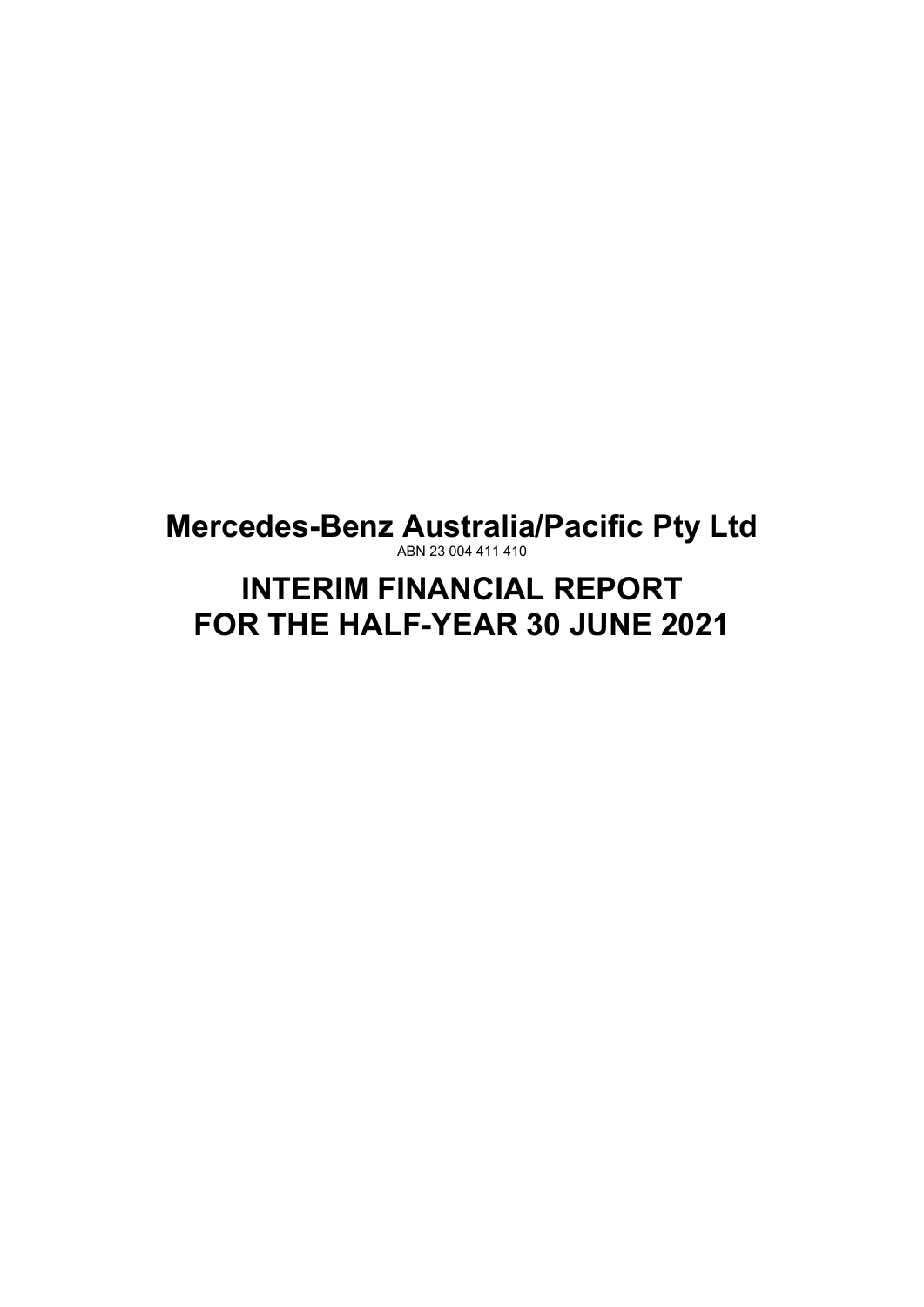# **INTERIM FINANCIAL REPORT FOR THE HALF YEAR ENDED 30 JUNE 2021**

# **Contents**

|                                           | Page |
|-------------------------------------------|------|
| Interim Management Report                 | 1    |
| <b>Responsibility Statement</b>           | 3    |
| <b>Financial statements</b>               |      |
| Unaudited Statement of Financial Position | 4    |
| Unaudited Statement of Profit or Loss     | 5    |
| Notes to the financial statements         | 6    |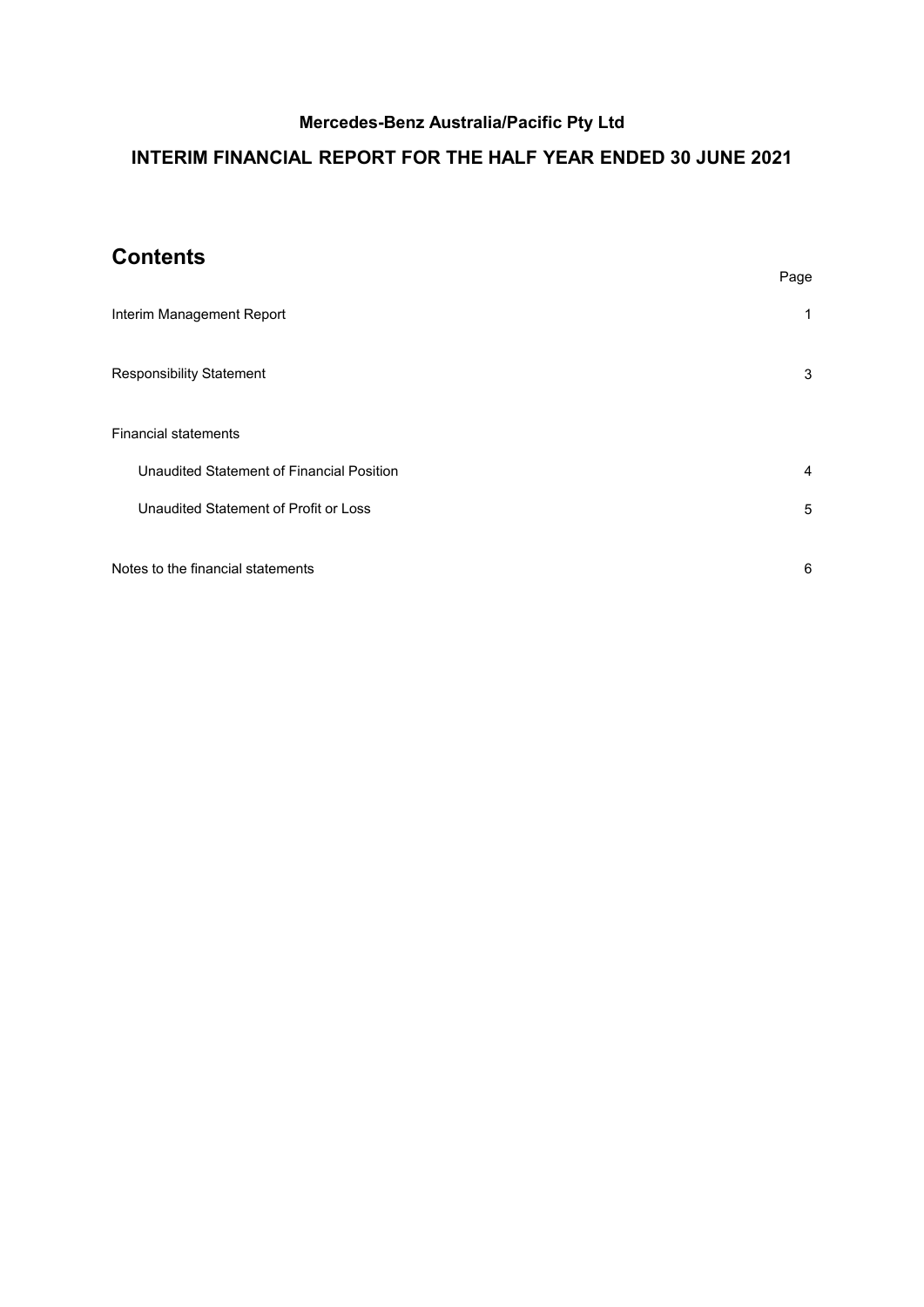# **INTERIM MANAGEMENT REPORT FOR THE HALF YEAR ENDED 30 JUNE 2021**

<span id="page-2-0"></span>This interim management report is presented together with the interim financial report of Mercedes-Benz Australia/Pacific Pty Ltd ("the Company") for the half year ended 30 June 2021.

### **Principal activities**

The principal activities of the Company during the half year ended 30 June 2021 were the importation, marketing and distribution of passenger and light commercial motor vehicles and their component parts.

The Company is also involved in financing activities for its working capital management and on behalf of itself and some other related parties of the local Daimler group.

There were no significant changes in the nature of the Company's activities during the year.

#### **Operating and financial review**

The Company made a profit, after income tax, for the half year ended 30 June 2021 amounting to \$72.243 million (30 June 2020: \$13.615 million loss). The Company strengthened its core business during the half year, and achieved strong sales results with a 16% increase in revenue over the comparative period. This was driven partly by balanced market conditions and steady customer demands. The Company continues to focus on its sustainability initiatives and has expanded its all-electric vehicle product line and launched sales of its second all-electric vehicle (the EQA) in the first half of 2021. The all-electric vehicle product line (EQ) has been offered in the Australia market under the Company's agency business model since December 2019. More information regarding the agency business model can be found in the section "Important Events" below.

#### **Important Events**

On 1 January 2021, Florian Siedler was appointed as CEO and Director of the Company, replacing Mr Horst von Sanden (resigned 31 December 2020).

As mentioned above, the Company has offered its EQ all-electric vehicle range under an agency business model since December 2019. The Company is targeting the implementation of the agency business model for the sale of the balance of its passenger car product range for early 2022, in response to changing retailing and consumer behaviour evident in Australia and in other major markets around the world. Under an agency model, the Company would be the sole retail entity, whereby Dealers become Agents for the sale and delivery of new passenger vehicles. During the first half of 2021, the Company has continued to work on the developments required to implement this new model next year with the target implementation to be achieved in early 2022 for the sale of passenger cars and targeted in the second half of 2022 for light commercial vehicles. The operation of the Aftersales business would remain predominantly unchanged. The Company's future results of operations under the agency business model will be reflected in the Company's 2022 annual financial statements.

#### **Significant changes in the state of affairs**

In the opinion of the Directors there were no significant changes in the state of affairs of the Company that occurred during the half-year under review.

#### **Likely developments**

#### *Operations*

The Company will continue to pursue its policy of increasing its key market share as well as maintaining its contribution to the Daimler global organisation.

The Company's financing activities for other related parties of the local Daimler group are expected to continue depending on the requirements of these related parties.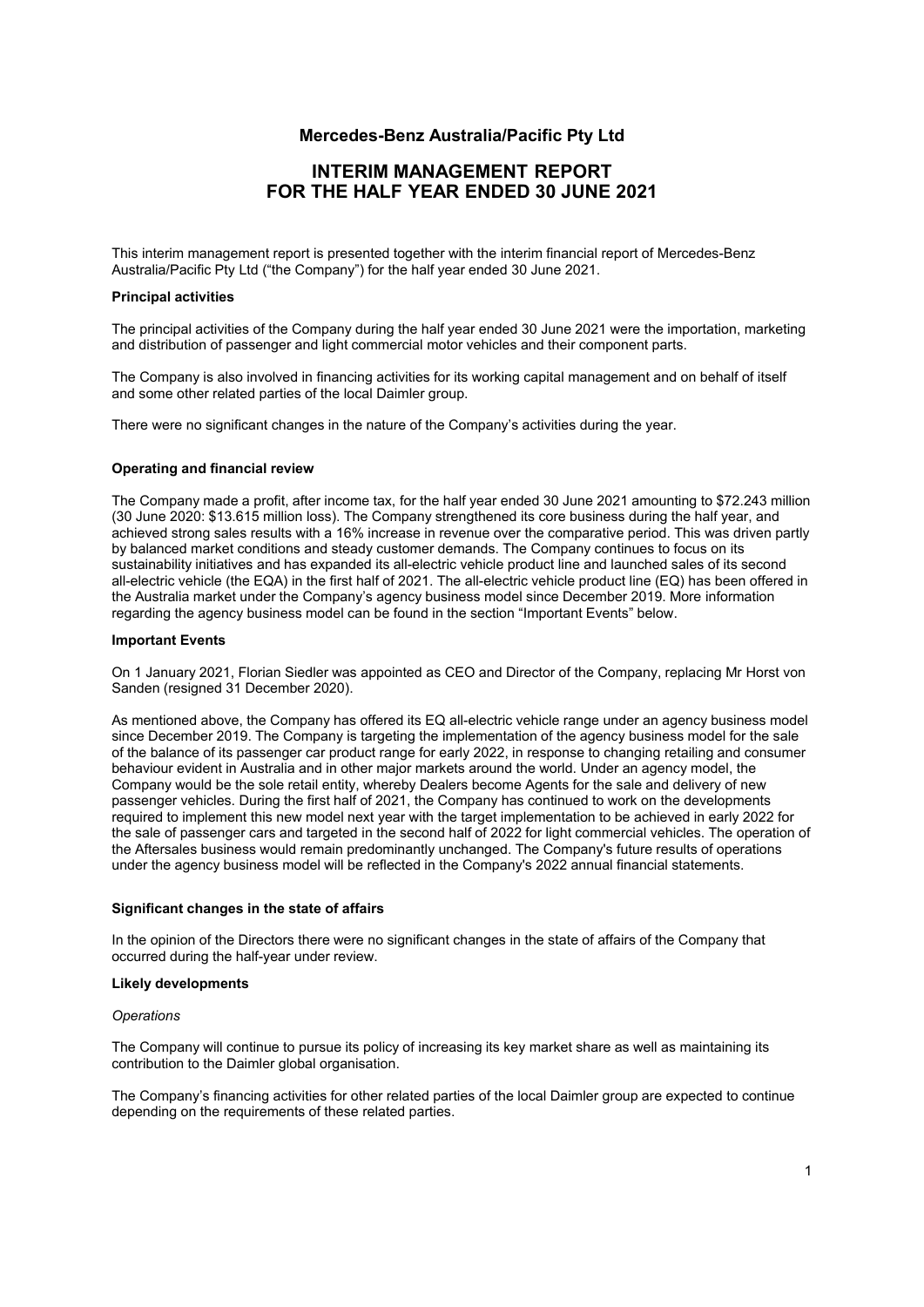### **Risk Report**

Many factors could directly or indirectly affect the Company's business, financial position, financial performance and cash flows. These factors include, but are not limited to, changes in economic and market conditions, credit risk and currency risk. Further to this, the global semiconductor shortages has had a direct impact on the production and stock levels of the Company. The shortages are expected to continue into the foreseeable future, and the Company will continue to work to stabilise its stock levels and minimise the disruption to its customers. Further information regarding the Company's risk management strategies are described in the Company's 2020 Annual Financial Report.

### **Rounding off**

The Company is of a kind referred to in ASIC Class Order 98/100 dated 10 July 1998 (updated by CO 05/641 effective 28 July 2005) and in accordance with that Class Order, amounts in the financial report and interim management report have been rounded off to the nearest thousand dollars, unless otherwise stated.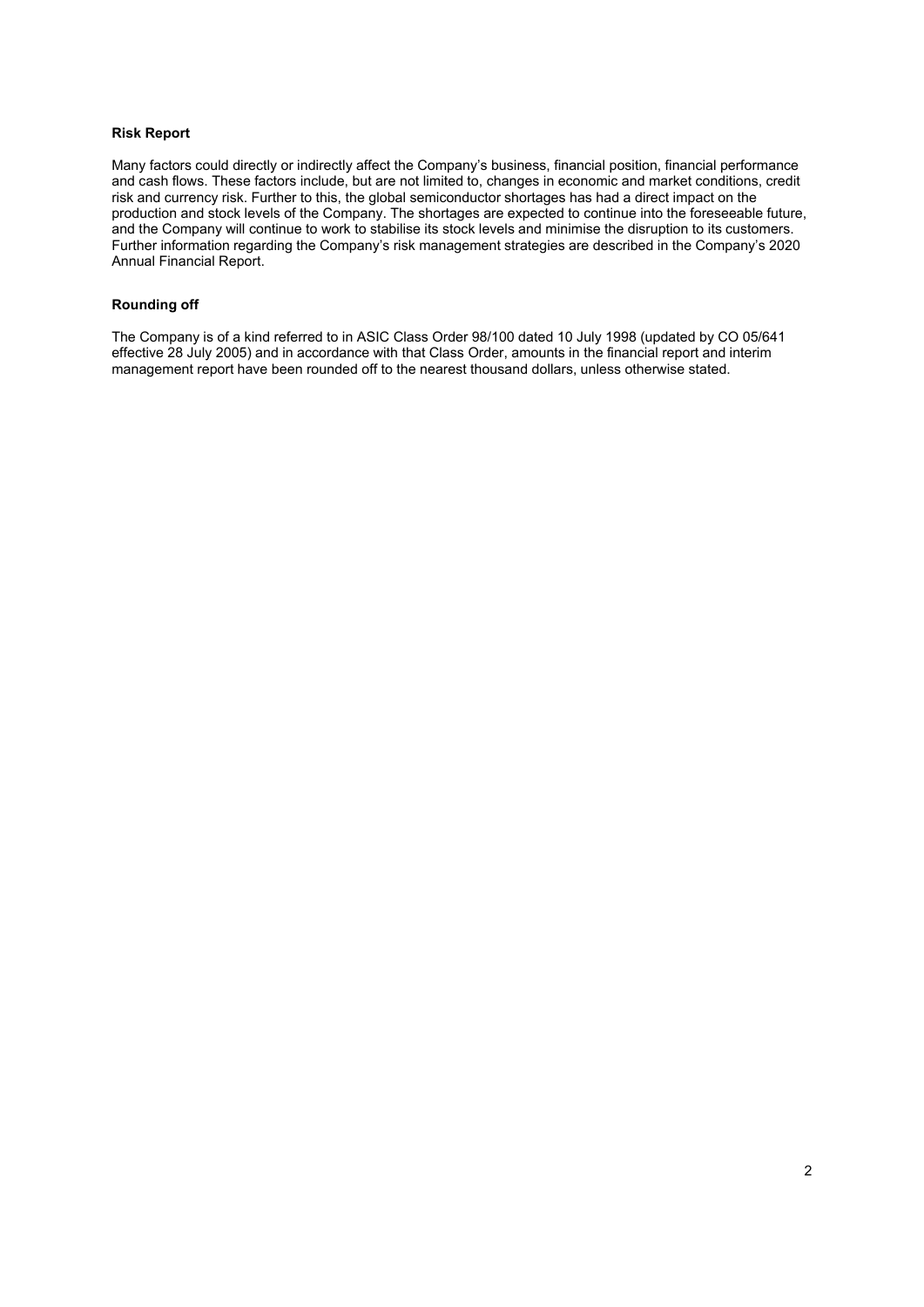# **RESPONSIBILITY STATEMENT**

<span id="page-4-0"></span>We, the directors of Mercedes-Benz Australia/Pacific Pty Ltd, confirm that to the best of our knowledge, the condensed set of financial statements which has been prepared in accordance with the Australian Accounting Standards gives a true and fair view of the assets, liabilities, financial position and profit or loss of the Company. We confirm that the condensed set of financial statements contain at least a balance sheet, a profit or loss statement and condensed explanatory notes on these accounts. The balance sheet and the profit or loss statement was prepared in accordance with the same principles for recognising and measuring as when preparing annual financial reports.

We also confirm that the interim management report includes at least a fair review of the performance and development of the Company as well as the important events that have occurred during the first six months of the financial year, and their impact on the condensed set of financial statements, together with a description of the principal risks and uncertainties for the remaining six months of the financial year.

F. Simps

Digitally signed by Seidler, Florian (177) Date: 2021.09.23 11:20:36 +10'00'

Mr. Florian Seidler *CEO and Director*

Melbourne

Ms. Diane Tarr Director

Melbourne

Mr. Volker Malzahn *CFO and Director*

Melbourne

SUMEH

Mr. Steve McHutchon Director

Melbourne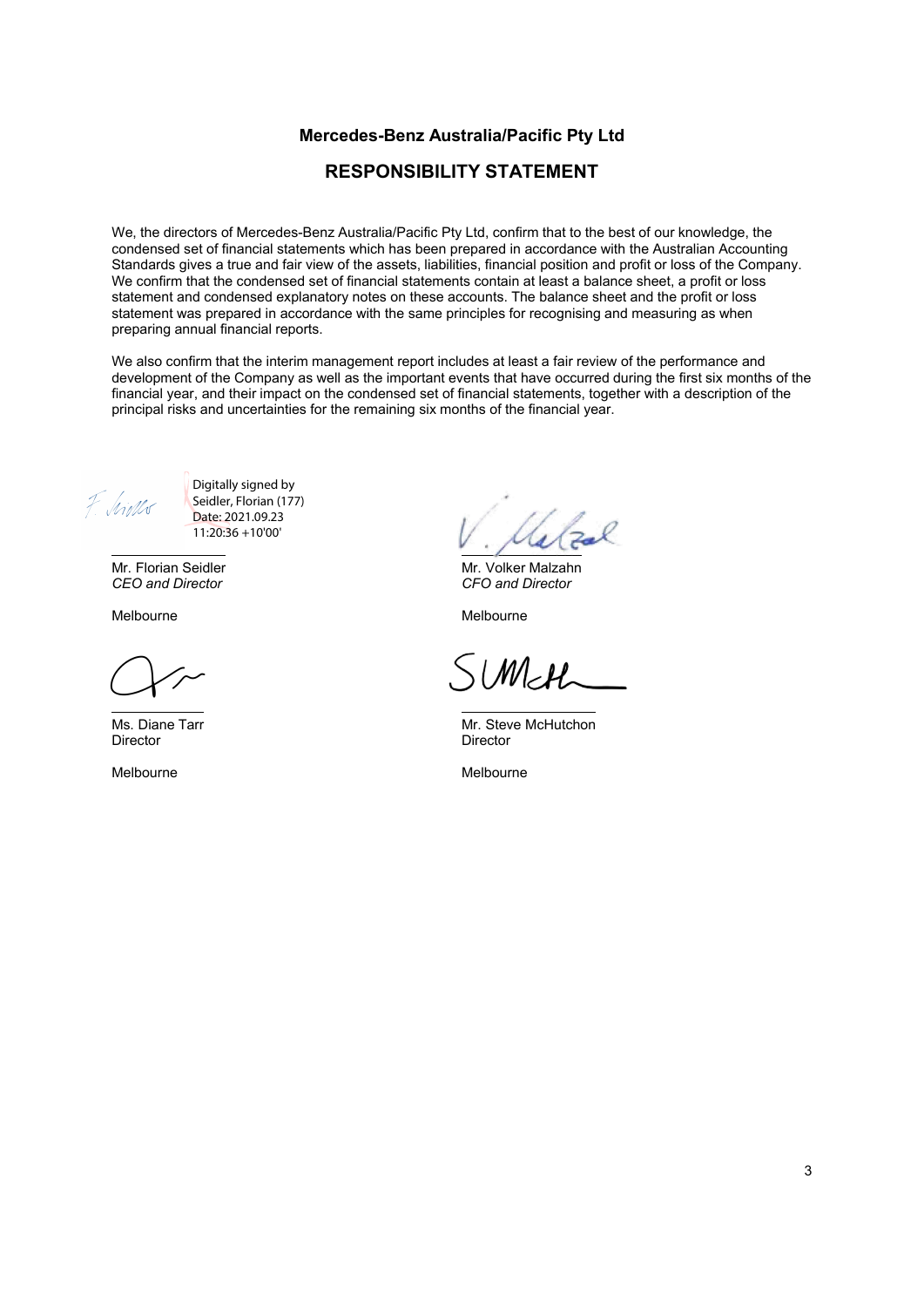# **UNAUDITED STATEMENT OF FINANCIAL POSITION**

<span id="page-5-0"></span>

|                                    | 30 June<br>2021<br>\$'000 | 31 Dec<br>2020<br>\$'000 |
|------------------------------------|---------------------------|--------------------------|
|                                    |                           |                          |
| <b>Current assets</b>              |                           |                          |
| Cash and cash equivalents          | 285,092                   | 279,417                  |
| Trade and other receivables        | 2,113,997                 | 1,976,950                |
| Inventories                        | 570,548                   | 612,090                  |
| <b>Total current assets</b>        | 2,969,637                 | 2,868,457                |
| <b>Non-current assets</b>          |                           |                          |
| Trade and other receivables        | 778,462                   | 598,492                  |
| Deferred tax assets                | 101,044                   | 91,804                   |
| Intangible assets                  | 1,630                     | 2,180                    |
| Property, plant and equipment      | 82,386                    | 70,774                   |
| <b>Total non-current assets</b>    | 963,522                   | 763,250                  |
| <b>Total assets</b>                | 3,933,159                 | 3,631,707                |
| <b>Current liabilities</b>         |                           |                          |
| Trade and other liabilities        | 759,993                   | 646,927                  |
| Loans and borrowings               | 1,357,634                 | 1,424,592                |
| Employee benefits                  | 9,030                     | 8,665                    |
| Provisions                         | 57,568                    | 61,520                   |
| Deferred income                    | 350                       | 1,258                    |
| <b>Total current liabilities</b>   | 2,184,575                 | 2,142,962                |
| <b>Non-current liabilities</b>     |                           |                          |
| Trade and other liabilities        | 53,164                    | 51,176                   |
| Loans and borrowings               | 790,153                   | 610,183                  |
| Employee benefits                  | 1,160                     | 616                      |
| Provisions                         | 108,177                   | 103,110                  |
| Deferred income                    | 1,318                     | 1,291                    |
| Total non-current liabilities      | 953,972                   | 766,376                  |
| <b>Total liabilities</b>           | 3,138,547                 | 2,909,338                |
| <b>Net assets</b>                  | 794,612                   | 722,369                  |
|                                    |                           |                          |
| Share capital<br>Retained earnings | 70,000<br>724,612         | 70,000<br>652,369        |
|                                    |                           |                          |
| <b>Total equity</b>                | 794,612                   | 722,369                  |

*The notes on pages 5 to 6 are an integral part of these financial statements.*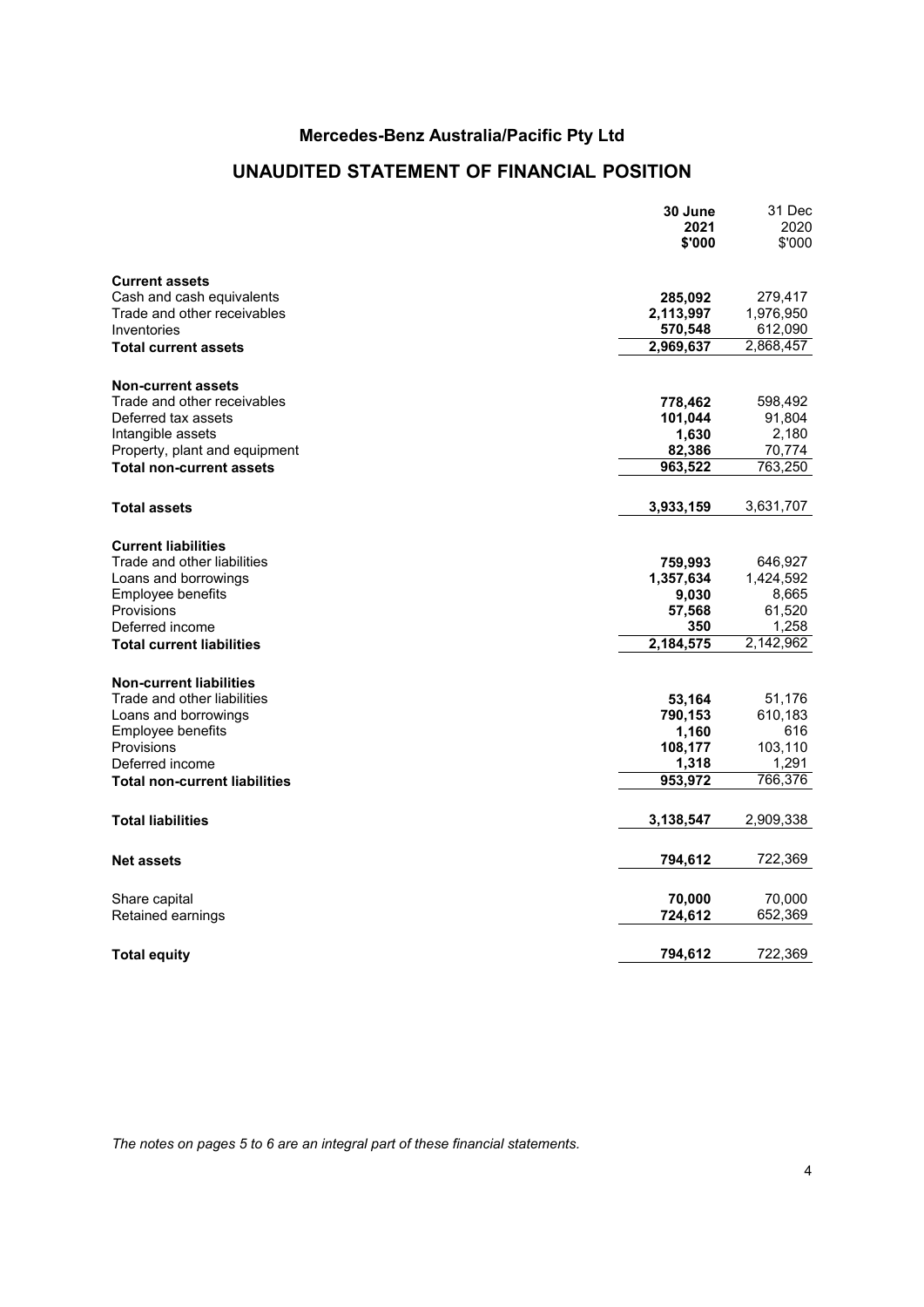# **UNAUDITED STATEMENT OF PROFIT OR LOSS FOR THE SIX MONTHS ENDED 30 JUNE**

<span id="page-6-0"></span>

|                                         | 2021<br>\$'000 | 2020<br>\$'000 |
|-----------------------------------------|----------------|----------------|
| Revenue                                 | 1,484,422      | 1,273,846      |
| Cost of sales                           | (1, 333, 614)  | (1, 244, 064)  |
| Gross profit                            | 150,808        | 29,782         |
| Other income                            | 15,347         | 14,065         |
| Employee expenses                       | (23, 778)      | (21, 570)      |
| Depreciation expense                    | (5,087)        | (4,656)        |
| Other expenses                          | (38, 175)      | (32, 677)      |
| <b>Result from operating activities</b> | 99,115         | (15,056)       |
| Net finance income/(expense)            | 4,436          | (3,932)        |
| Profit/(loss) before income tax         | 103,551        | (18,988)       |
| Income tax benefit/(expense)            | (31, 308)      | 5,373          |
| Profit/(loss) for the period            | 72,243         | (13, 615)      |

*The notes on pages 5 to 6 are an integral part of these financial statements.*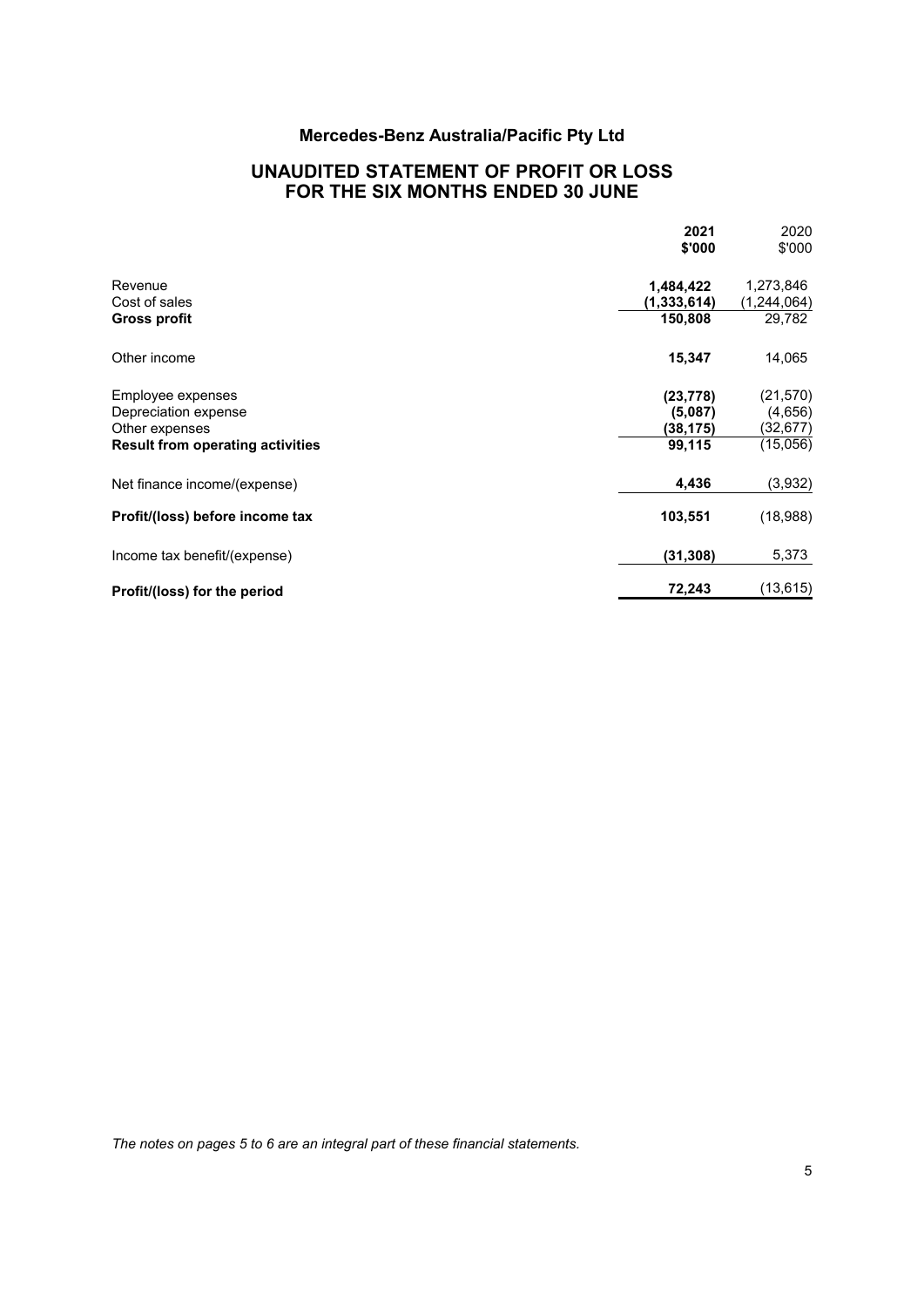# **NOTES TO THE FINANCIAL STATEMENTS FOR THE HALF YEAR ENDED 30 JUNE 2021**

### <span id="page-7-0"></span>**1 REPORTING ENTITY**

Mercedes-Benz Australia/Pacific Pty Ltd ("the Company") is a company domiciled in Australia. The address of the Company's registered office is Lexia Place, Mulgrave, Victoria 3170.

The Company is primarily involved in the importation, marketing and distribution of passenger and commercial motor vehicles and their component parts.

### **2 BASIS OF PREPARATION**

### **(a) Statement of compliance**

The condensed interim financial report has been prepared in order to meet certain requirements set out in Article 4 of the law of 11 January 2008 on transparency requirements in relation to information about issuers whose securities are admitted to trading on a regulated market (the "Transparency Law") and the Luxembourg Grand-Ducal decree dated 11 January 2008 on transparency requirements for issuers of securities (the "Transparency Regulation').

The financial statements were authorised for issue by the Board of Management on 22 September 2021.

#### **(b) Basis of measurement**

The financial statements have been prepared on the historical cost basis except for the following material items in the statement of financial position:

- derivative financial instruments are measured at fair value
- liabilities for cash-settled share-based payment arrangements are measured at fair value
- the defined benefit asset is measured as the net total of the plan assets, plus unrecognised past service cost and unrecognised actuarial losses, less unrecognised actuarial gains and the present value of the defined benefit obligation.

The financial statements have been prepared on a going concern basis.

### **(c) Functional and presentation currency**

The financial statements are presented in Australian dollars which is the Company's functional currency.

The Company is of a kind referred to in ASIC Class Order 98/100 dated 10 July 1998 (updated by CO 05/641 effective 28 July 2005) and in accordance with that Class Order, all financial information presented in Australian dollars has been rounded to the nearest thousand, unless otherwise stated.

# **3 STATEMENT OF SIGNIFICANT ACCOUNTING POLICIES**

The accounting policies applied by the Company in these condensed interim financial statements are the same as those applied by the Company in its financial statements as at and for the year ended 31 December 2020.